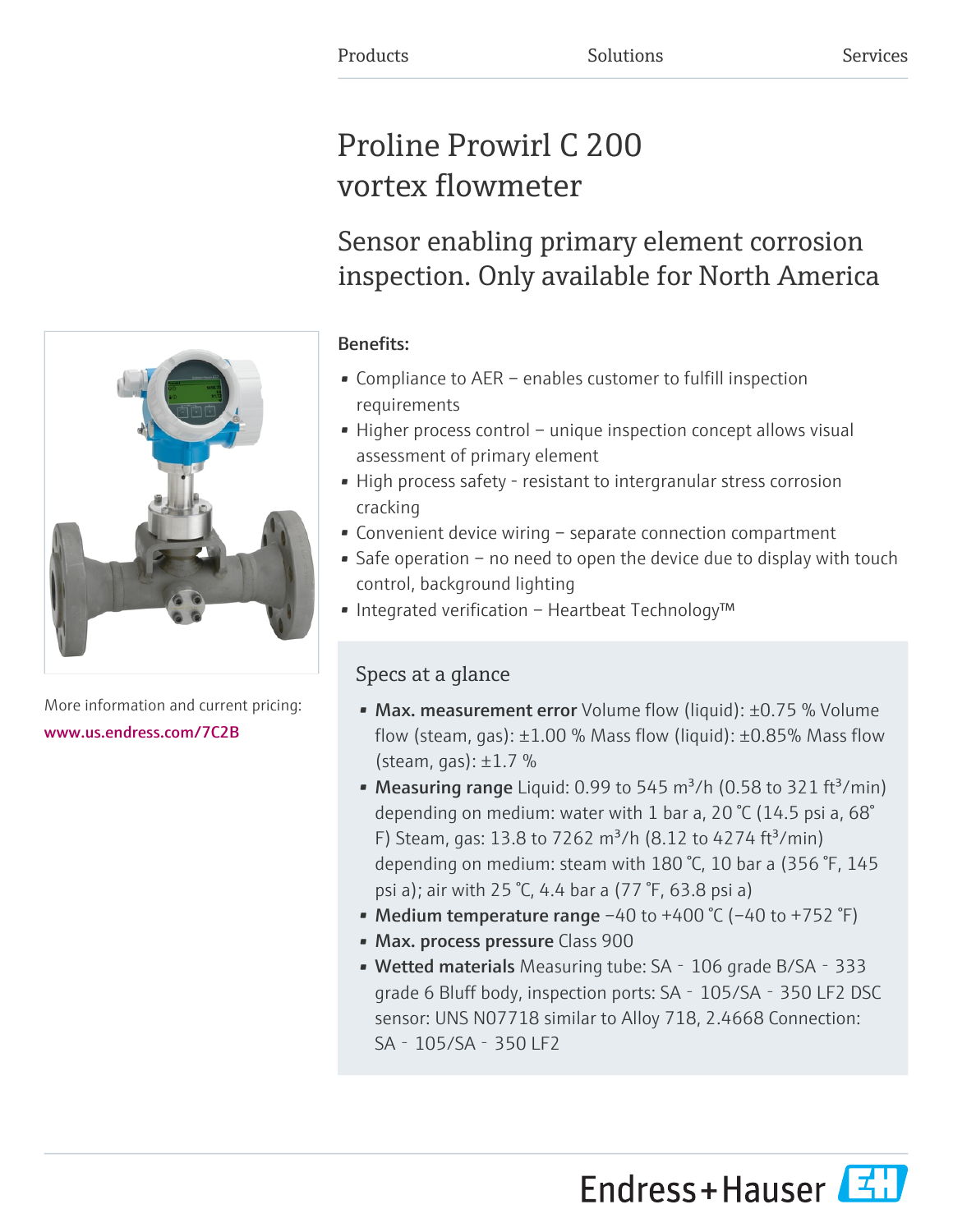Field of application: Prowirl C 200 is a product line of carbon steel vortex meters dedicated to the Canadian and American market. The carbon steel sensor offers higher resistance to inter-granular stress corrosion cracking, especially in steam systems for SAGD applications. Prowirl C 200 is only available with cCSAus hazardous area approvals. It is NOT available with CE mark, AD2000 or PED. It is available as compact or remote device version.

## Features and specifications

#### Steam Measuring principle

Vortex

#### Product headline

The sensor enabling primary element corrosion inspection, available as compact or remote device version. For steam applications with high chloride content (SAGD) aligned with AER Directive 017 Guidelines.

#### Sensor features

Compliance to AER – enables customer to fulfil inspection requirements. Higher process control – unique inspection concept allows visual assessment of primary element. High process safety – resistant to intergranular stress corrosion cracking. Sensor made of carbon steel. Material for low medium temperatures.

#### Transmitter features

Convenient device wiring – separate connection compartment. Safe operation – no need to open the device due to display with touch control, background lighting. Integrated verification – Heartbeat Technology. Display module with data transfer function. Robust two - chamber housing.

#### Nominal diameter range

DN 50 to 150 (2 to 6")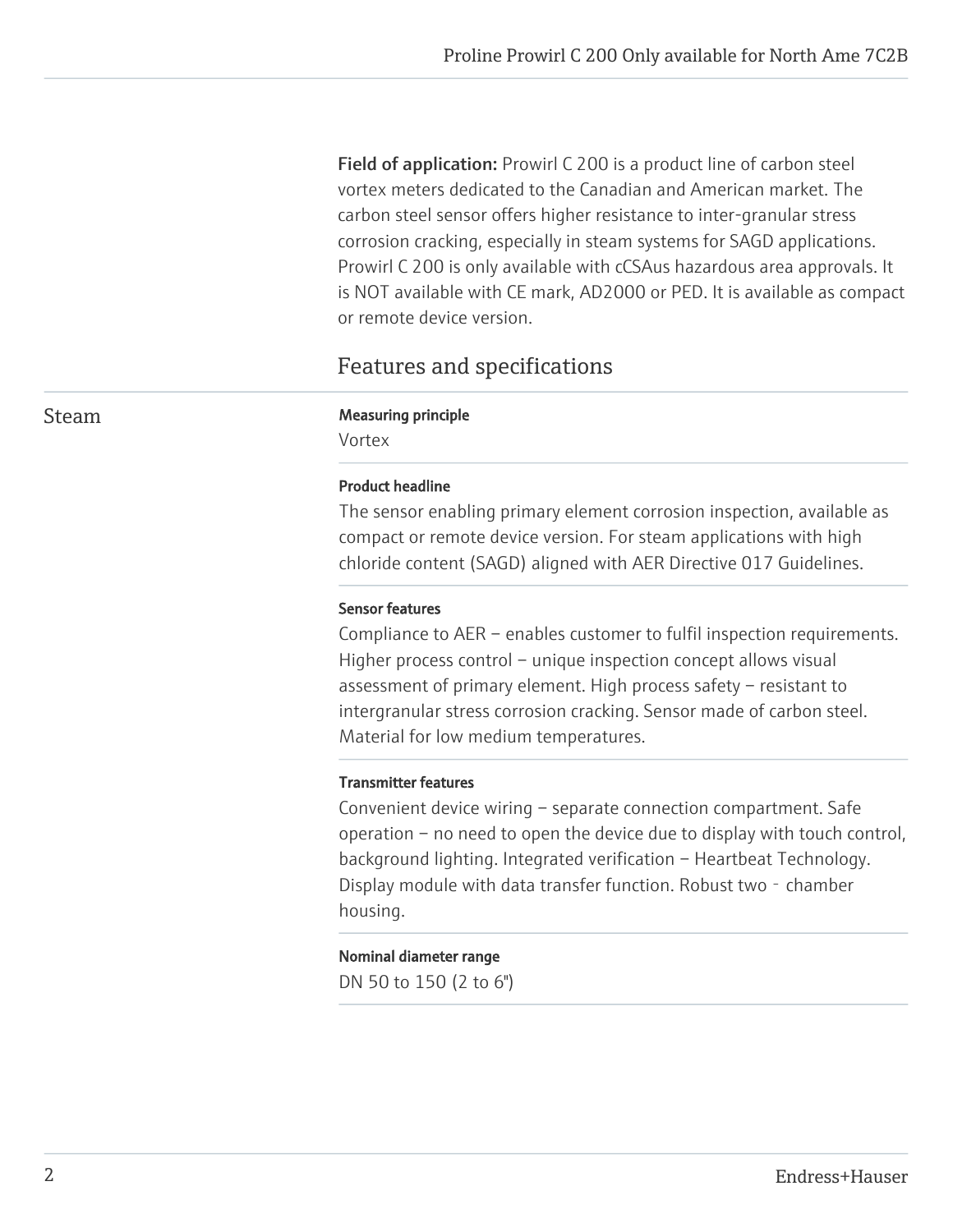### Steam

#### Wetted materials

Measuring tube: SA - 106 grade B/SA - 333 grade 6 Bluff body, inspection ports: SA - 105/SA - 350 LF2 DSC sensor: UNS N07718 similar to Alloy 718, 2.4668 Connection: SA‐105/SA‐350 LF2

#### Measured variables

Volume flow, mass flow, corrected volume flow, energy flow, heat flow difference, temperature

#### Max. measurement error

Volume flow (liquid): ±0.75 % Volume flow (steam, gas): ±1.00 % Mass flow (liquid): ±0.85% Mass flow (steam, gas):  $\pm 1.7$  %

#### Measuring range

Liquid: 0.99 to 545 m<sup>3</sup>/h (0.58 to 321 ft<sup>3</sup>/min) depending on medium: water with 1 bar a, 20 °C (14.5 psi a, 68° F) Steam, gas: 13.8 to 7262 m<sup>3</sup>/h (8.12 to 4274 ft<sup>3</sup>/min) depending on medium: steam with 180 °C, 10 bar a (356 °F, 145 psi a); air

with 25 °C, 4.4 bar a (77 °F, 63.8 psi a)

#### Max. process pressure

Class 900

#### Medium temperature range

 $-40$  to  $+400$  °C ( $-40$  to  $+752$  °F)

#### Ambient temperature range

Compact version (standard):  $-40$  to  $+80$  °C ( $-40$  to  $+176$  °F) Compact version (option):  $-50$  to  $+80$  °C ( $-58$  to  $+176$  °F) Remote version (standard):  $-40$  to  $+85$  °C ( $-40$  to  $+185$  °F) Remote version (option): –50 to +85 °C (–58 to +185 °F)

#### Sensor housing material

Sensor connection housing: AlSi10Mg, coated; 1.4408 (CF3M)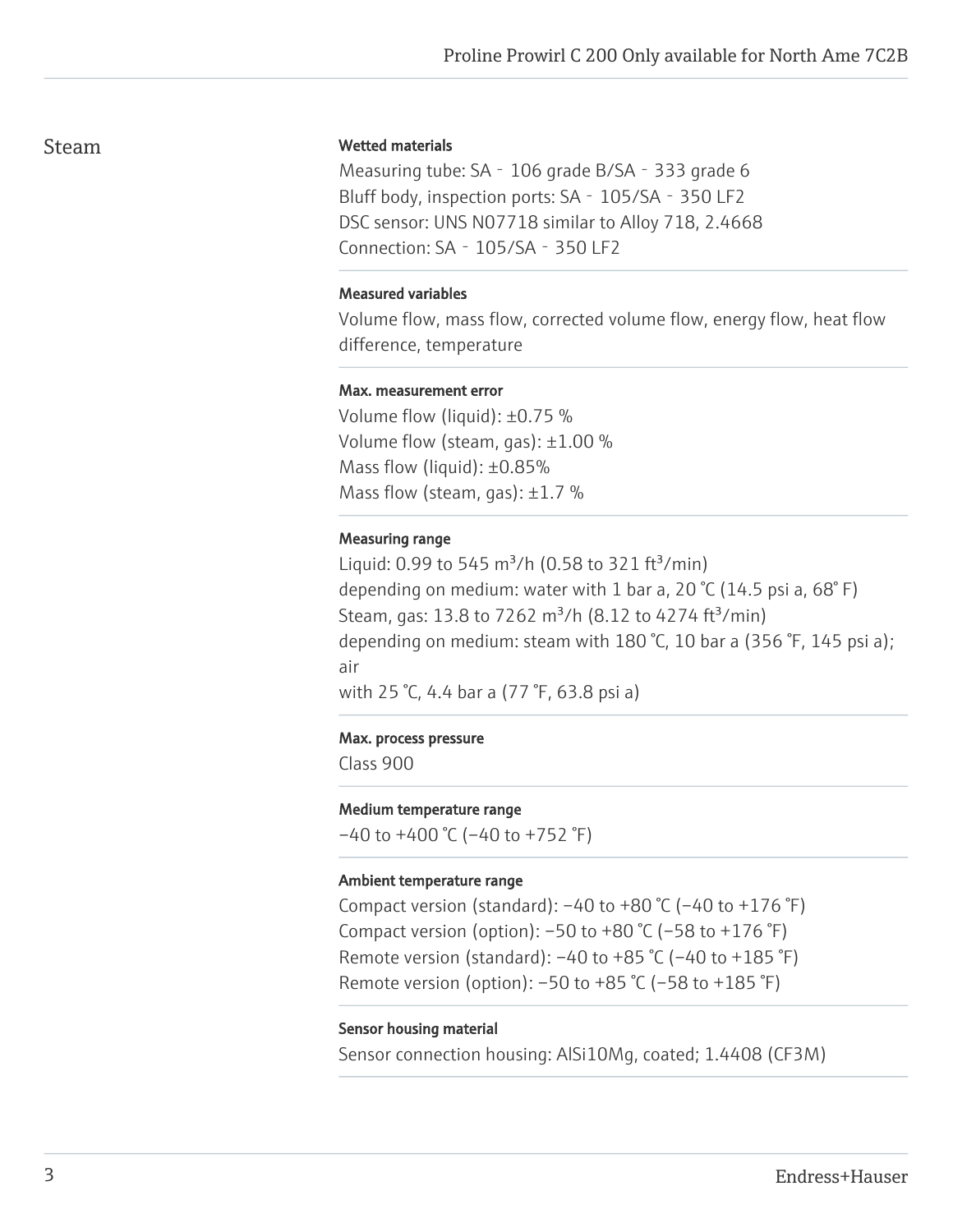### Steam

#### Transmitter housing material

AlSi10Mg, coated; 1.4404 (316L)

#### Degree of protection

Compact version: IP66/67, type 4X enclosure Sensor remote version: IP66/67, type 4X enclosure Transmitter remote version: IP66/67, type 4X enclosure

#### Display/Operation

4‐line backlit display with touch control (operation from outside) Configuration via local display and operating tools possible Remote display available

#### **Outputs**

4‐20 mA HART (passive) 4‐20 mA (passive) Pulse/frequency/switch output (passive)

#### Inputs

4‐20 mA (passive)

#### Digital communication

HART, PROFIBUS PA, FOUNDATION Fieldbus

#### Power supply

DC 12 to 35 V (4 - 20 mA HART with/without pulse/frequency/switch output) DC 12 to 30 V (4‐20 mA HART, 4‐20 mA) DC 12 to 35 V (4 - 20 mA HART, pulse/frequency/switch output, 4 - 20 mA input) DC 9 to 32 V (PROFIBUS PA, pulse/frequency/switch output)

#### Hazardous area approvals

cCSAus

### Functional safety

Functional safety according to IEC 61508, applicable in safety-relevant applications in accordance with IEC 61511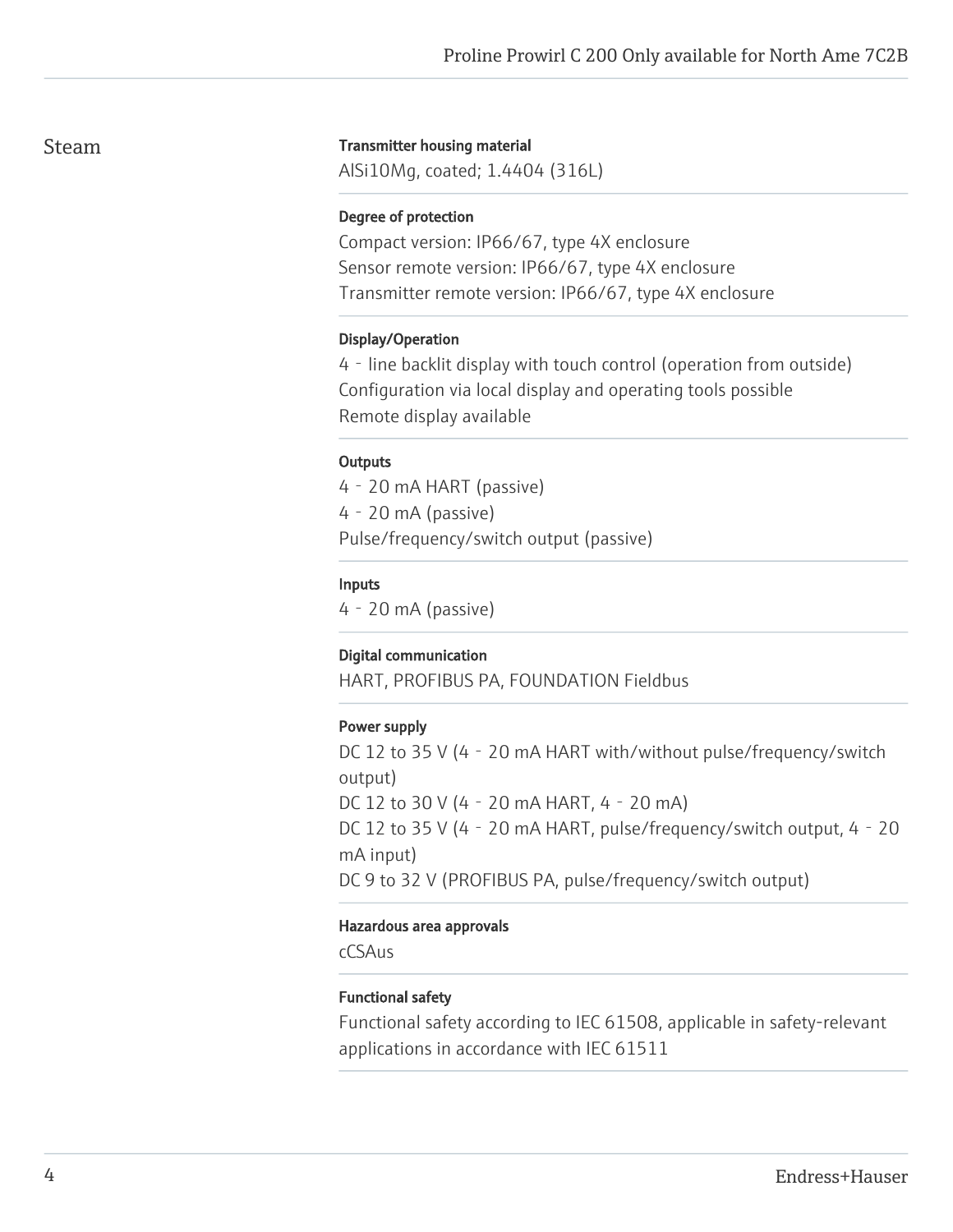### Steam

#### Metrological approvals and certificates

3.1 material, calibration performed on accredited calibration facilities (acc. to ISO/IEC 17025)

#### Pressure approvals and certificates

**CRN** 

#### Material certificates

NACE MR0175, welding test acc. to ASME IX (on request)

#### Gas **Gas** Measuring principle

Vortex

#### Product headline

The sensor enabling primary element corrosion inspection, available as compact or remote device version. For steam applications with high chloride content (SAGD) aligned with AER Directive 017 Guidelines.

#### Sensor features

Compliance to AER – enables customer to fulfil inspection requirements. Higher process control – unique inspection concept allows visual assessment of primary element. High process safety – resistant to intergranular stress corrosion cracking. Sensor made of carbon steel. Material for low medium temperatures.

#### Transmitter features

Convenient device wiring – separate connection compartment. Safe operation – no need to open the device due to display with touch control, background lighting. Integrated verification – Heartbeat Technology. Display module with data transfer function. Robust two - chamber housing.

#### Nominal diameter range

DN 50 to 150 (2 to 6")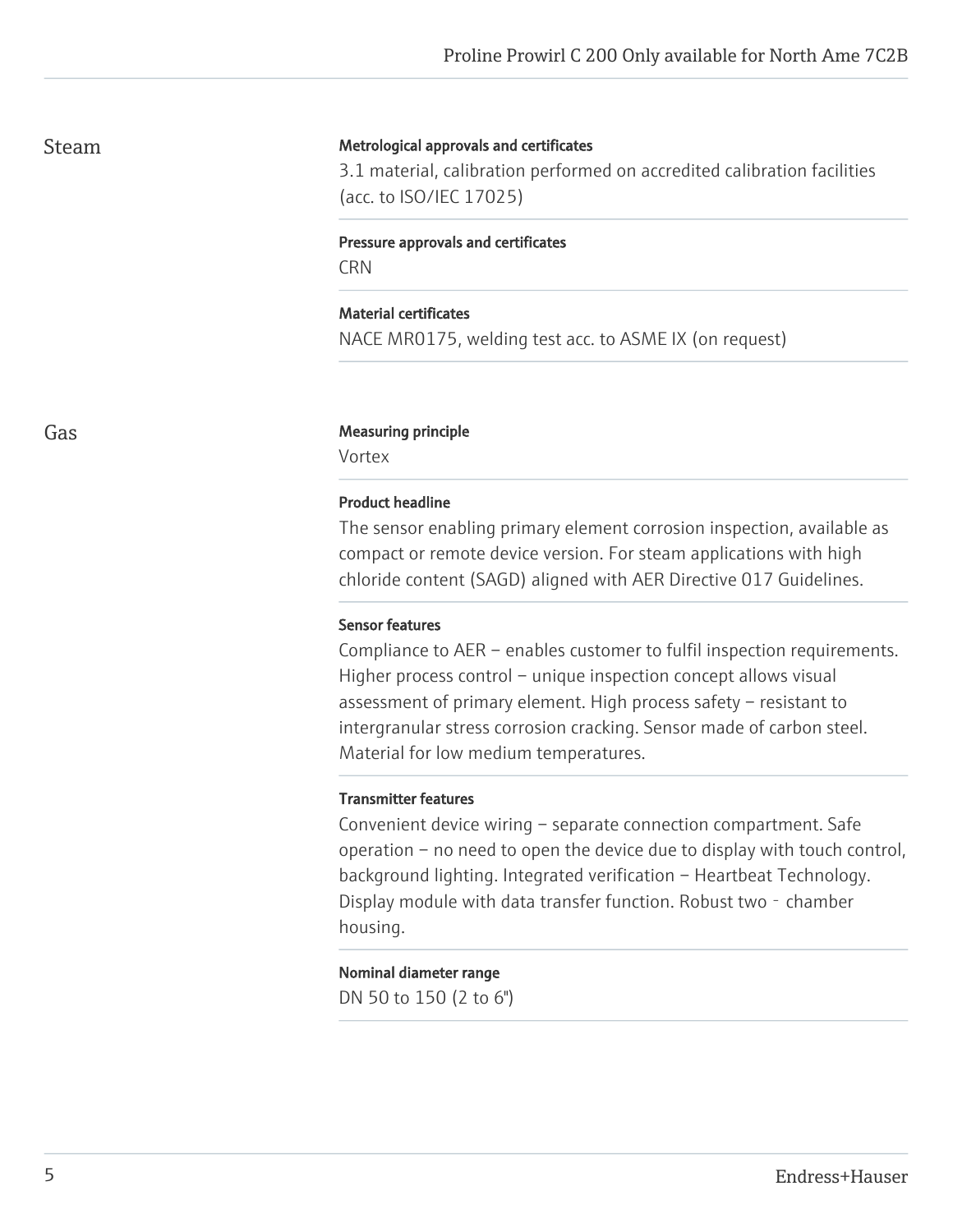#### Wetted materials

Measuring tube: SA - 106 grade B/SA - 333 grade 6 Bluff body, inspection ports: SA - 105/SA - 350 LF2 DSC sensor: UNS N07718 similar to Alloy 718, 2.4668 Connection: SA‐105/SA‐350 LF2

#### Measured variables

Volume flow, mass flow, corrected volume flow, energy flow, heat flow difference, temperature

#### Max. measurement error

Volume flow (liquid): ±0.75 % Volume flow (steam, gas): ±1.00 % Mass flow (liquid): ±0.85% Mass flow (steam, gas):  $\pm 1.7$  %

#### Measuring range

Liquid: 0.99 to 545 m<sup>3</sup>/h (0.58 to 321 ft<sup>3</sup>/min) depending on medium: water with 1 bar a, 20 °C (14.5 psi a, 68° F) Steam, gas: 13.8 to 7262 m<sup>3</sup>/h (8.12 to 4274 ft<sup>3</sup>/min) depending on medium: steam with 180 °C, 10 bar a (356 °F, 145 psi a); air

with 25 °C, 4.4 bar a (77 °F, 63.8 psi a)

#### Max. process pressure

Class 900

#### Medium temperature range

 $-40$  to  $+400$  °C ( $-40$  to  $+752$  °F)

#### Ambient temperature range

Compact version (standard):  $-40$  to  $+80$  °C ( $-40$  to  $+176$  °F) Compact version (option):  $-50$  to  $+80$  °C ( $-58$  to  $+176$  °F) Remote version (standard):  $-40$  to  $+85$  °C ( $-40$  to  $+185$  °F) Remote version (option): –50 to +85 °C (–58 to +185 °F)

#### Sensor housing material

Sensor connection housing: AlSi10Mg, coated; 1.4408 (CF3M)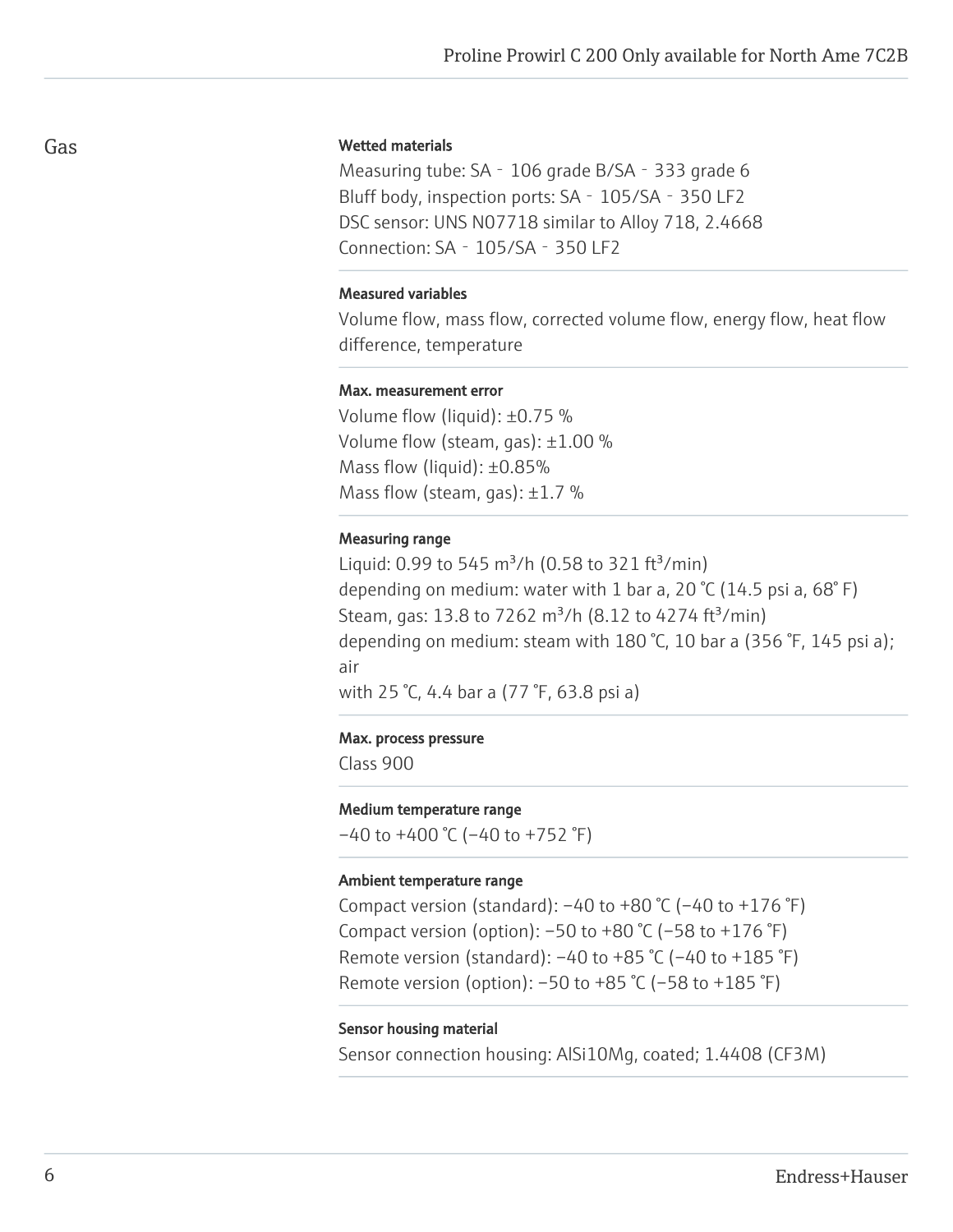#### Transmitter housing material

AlSi10Mg, coated; 1.4404 (316L)

#### Degree of protection

Compact version: IP66/67, type 4X enclosure Sensor remote version: IP66/67, type 4X enclosure Transmitter remote version: IP66/67, type 4X enclosure

#### Display/Operation

4‐line backlit display with touch control (operation from outside) Configuration via local display and operating tools possible Remote display available

#### **Outputs**

4‐20 mA HART (passive) 4‐20 mA (passive) Pulse/frequency/switch output (passive)

#### Inputs

4‐20 mA (passive)

#### Digital communication

HART, PROFIBUS PA, FOUNDATION Fieldbus

#### Power supply

DC 12 to 35 V (4 - 20 mA HART with/without pulse/frequency/switch output) DC 12 to 30 V (4‐20 mA HART, 4‐20 mA) DC 12 to 35 V (4 - 20 mA HART, pulse/frequency/switch output, 4 - 20 mA input) DC 9 to 32 V (PROFIBUS PA, pulse/frequency/switch output)

#### Hazardous area approvals

cCSAus

#### Functional safety

Functional safety according to IEC 61508, applicable in safety-relevant applications in accordance with IEC 61511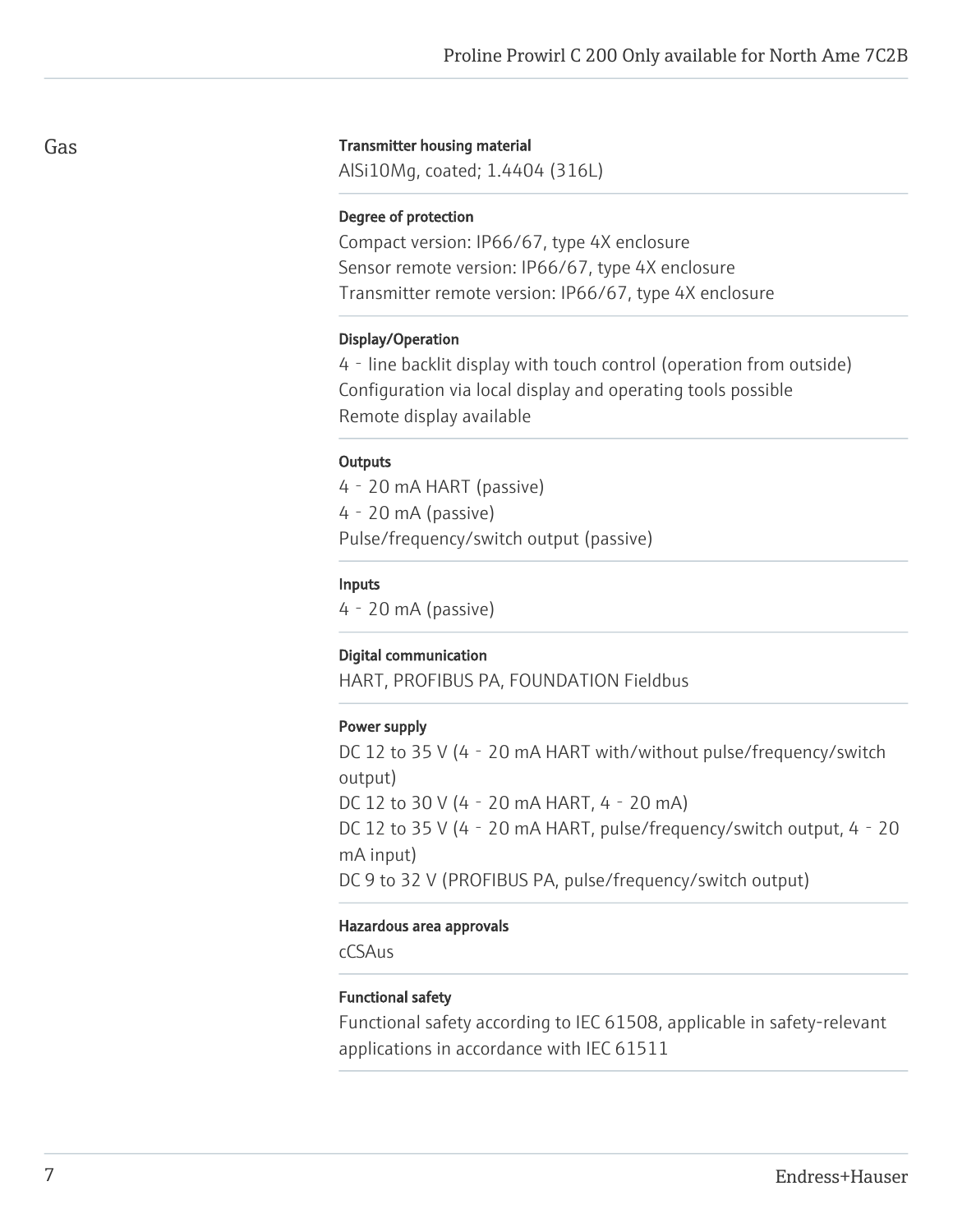#### Metrological approvals and certificates

Calibration performed on accredited calibration facilities (acc. to ISO/IEC 17025)

## Pressure approvals and certificates

**CRN** 

#### Material certificates

3.1 material NACE MR0175, welding test acc. to ASME IX (on request)

#### Liquids Measuring principle

Vortex

#### Product headline

The sensor enabling primary element corrosion inspection, available as compact or remote device version. For steam applications with high chloride content (SAGD) aligned with AER Directive 017 Guidelines.

#### Sensor features

Compliance to AER – enables customer to fulfil inspection requirements. Higher process control – unique inspection concept allows visual assessment of primary element. High process safety – resistant to intergranular stress corrosion cracking. Sensor made of carbon steel. Material for low medium temperatures

#### Transmitter features

Convenient device wiring – separate connection compartment. Safe operation – no need to open the device due to display with touch control, background lighting. Integrated verification – Heartbeat Technology. Display module with data transfer function. Robust two - chamber housing.

#### Nominal diameter range

DN 50 to 150 (2 to 6")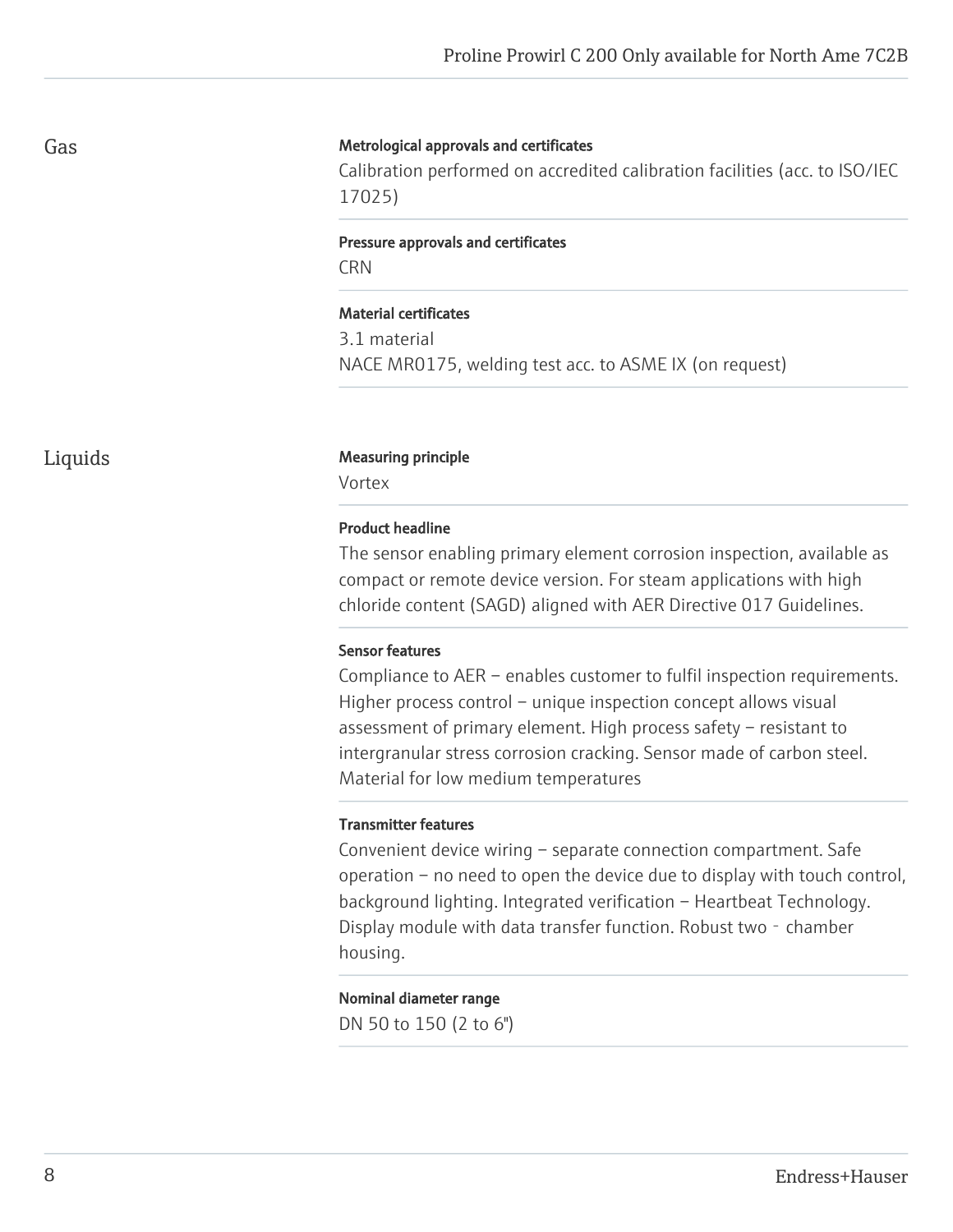## Liquids

#### Wetted materials

Measuring tube: SA - 106 grade B/SA - 333 grade 6 Bluff body, inspection ports: SA - 105/SA - 350 LF2 DSC sensor: UNS N07718 similar to Alloy 718, 2.4668 Connection: SA‐105/SA‐350 LF2

#### Measured variables

Volume flow, mass flow, corrected volume flow, energy flow, heat flow difference, temperature

#### Max. measurement error

Volume flow (liquid): ±0.75 % Volume flow (steam, gas): ±1.00 % Mass flow (liquid): ±0.85% Mass flow (steam, gas):  $\pm 1.7$  %

#### Measuring range

Liquid: 0.99 to 545 m<sup>3</sup>/h (0.58 to 321 ft<sup>3</sup>/min) depending on medium: water with 1 bar a, 20 °C (14.5 psi a, 68° F) Steam, gas: 13.8 to 7262 m<sup>3</sup>/h (8.12 to 4274 ft<sup>3</sup>/min) depending on medium: steam with 180 °C, 10 bar a (356 °F, 145 psi a); air

with 25 °C, 4.4 bar a (77 °F, 63.8 psi a)

#### Max. process pressure

Class 900

#### Medium temperature range

 $-40$  to  $+400$  °C ( $-40$  to  $+752$  °F)

#### Ambient temperature range

Compact version (standard):  $-40$  to  $+80$  °C ( $-40$  to  $+176$  °F) Compact version (option):  $-50$  to  $+80$  °C ( $-58$  to  $+176$  °F) Remote version (standard):  $-40$  to  $+85$  °C ( $-40$  to  $+185$  °F) Remote version (option): –50 to +85 °C (–58 to +185 °F)

#### Sensor housing material

Sensor connection housing: AlSi10Mg, coated; 1.4408 (CF3M)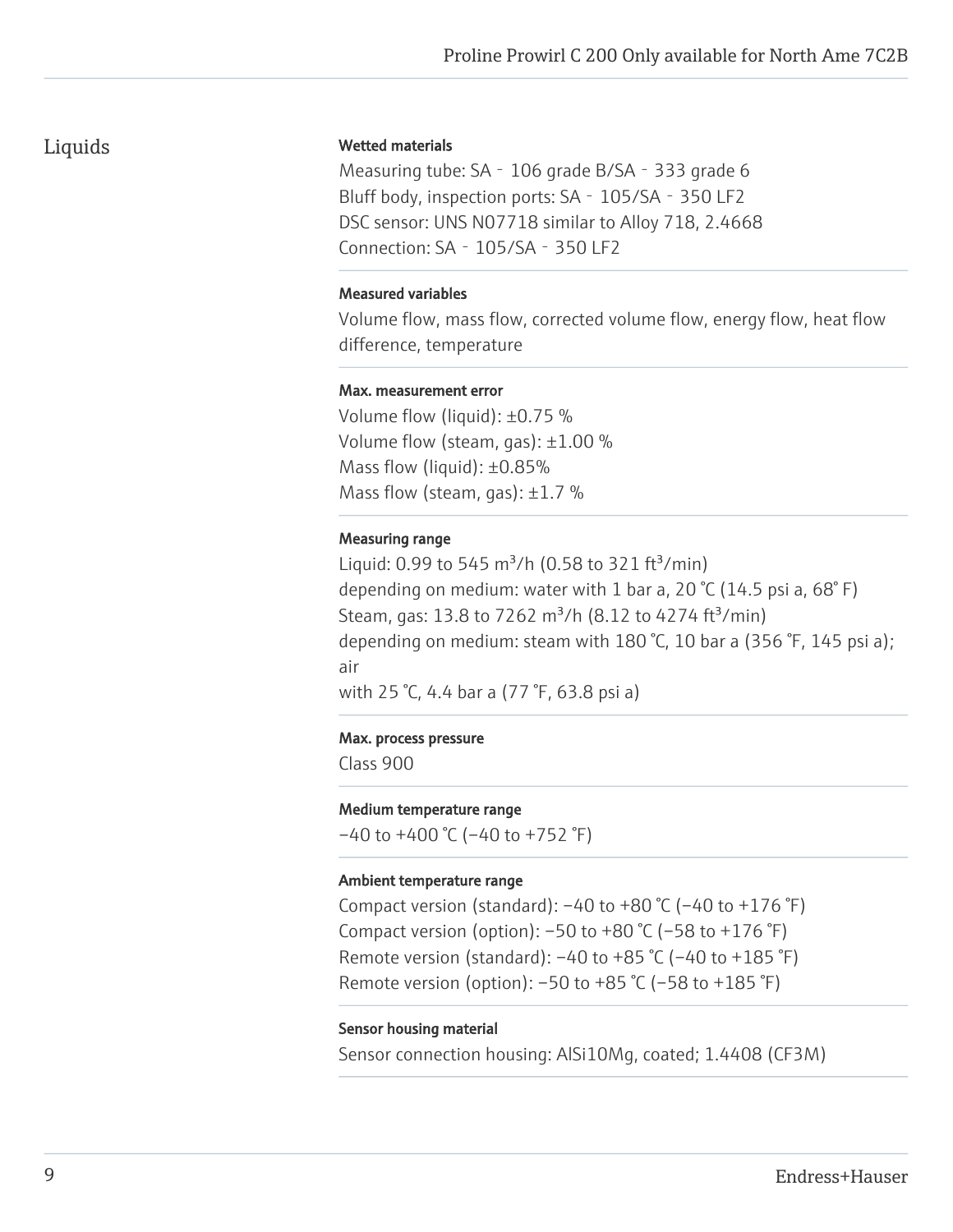## Liquids

#### Transmitter housing material

AlSi10Mg, coated; 1.4404 (316L)

#### Degree of protection

Compact version: IP66/67, type 4X enclosure Sensor remote version: IP66/67, type 4X enclosure Transmitter remote version: IP66/67, type 4X enclosure

#### Display/Operation

4‐line backlit display with touch control (operation from outside) Configuration via local display and operating tools possible Remote display available

#### **Outputs**

4‐20 mA HART (passive) 4‐20 mA (passive) Pulse/frequency/switch output (passive)

#### Inputs

4‐20 mA (passive)

### Digital communication

HART, PROFIBUS PA, FOUNDATION Fieldbus

### Power supply

DC 12 to 35 V (4 - 20 mA HART with/without pulse/frequency/switch output) DC 12 to 30 V (4‐20 mA HART, 4‐20 mA) DC 12 to 35 V (4 - 20 mA HART, pulse/frequency/switch output, 4 - 20 mA input) DC 9 to 32 V (PROFIBUS PA, pulse/frequency/switch output)

#### Hazardous area approvals

cCSAus

### Functional safety

Functional safety according to IEC 61508, applicable in safety-relevant applications in accordance with IEC 61511